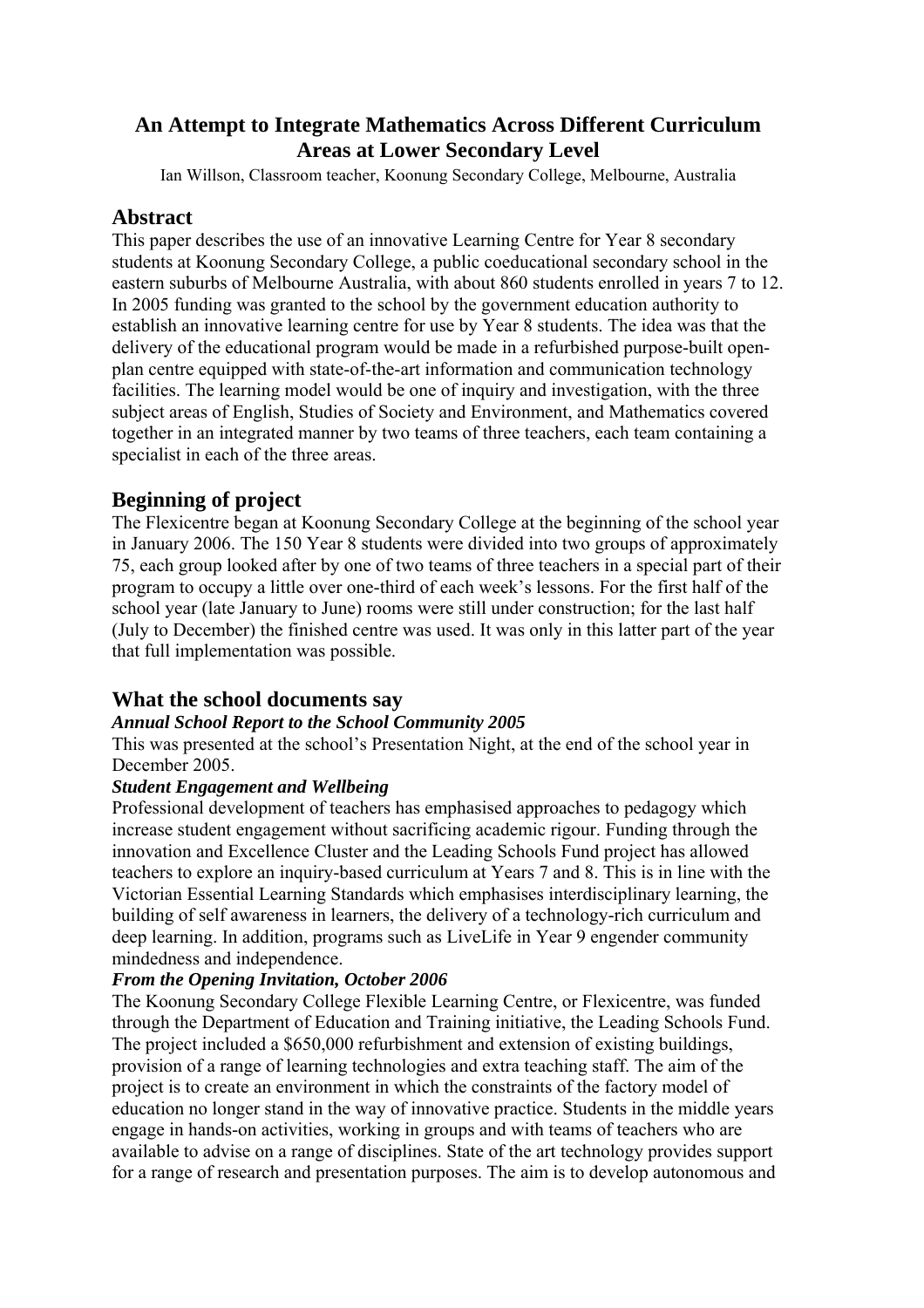life-long learners who have acquired skills which are transferable to a range of academic and non-academic areas. Emphasis is on group work, research with presentation skills, with a major focus on creative problem solving. Art Costa's Habits of Mind are an integral component of the programs.

In a world of changing expectations, the Flexicentre is about going some way towards meeting the challenge for change for Koonung students. It is utilised at Years 7, 8 and 9 (mostly at Year 8) and provides a facility for students to learn in ways which will help them to become independent thinkers and workers.

## **What is happening now**

If you were to visit the school now and walk into the Flexicentre whilst the Year 8 students are present (on 2007 for 15 teaching periods out of a total of 60 for the two-week cycle the school timetable operates on) you would see about 75 students seated in groups of four around a pair of tables pushed together (some semi-circular, some rectangular). They would have a small pile of books in front of them, brought from their lockers (they don't bring carry bags or backpacks to class) for use in the double period, either Maths, English or Studies of Society and Environment. Three teachers would be present, the specialist for the subject being delivered leading.

There is an electronic whiteboard in one corner of the room, available as a screen to a data projector, all connected to a desktop computer. Users would use either the desktop or their own laptop if required. All teachers in the school are provided with a laptop computer (currently an IBM ThinkPad R52 or similar), leased from the state education authority, for which they pay about AU\$12 per fortnight, deducted from their salary. Students do not have their own laptops; in the Flexicentre there are two trolleys of 18 ACER laptops each for use by them. They are charged (or powered) in the trolleys, removed for use by students at their own tables, wirelessly connected to the school's network and to the Internet.

The teacher might be presenting something to the whole group, or to a smaller group of students, or the students might all be engaged in their own work. The three teachers are all involved, and if it is Maths, for example, the other two would be moving amongst the students providing whatever help and support they are able to. Whilst neither of the two non-Maths teachers feel particularly confident about the Maths content they have enthusiastically embraced the opportunity to learn, share and support students. The students themselves are in the second year of secondary education, aged somewhere between 13 and 14.

## *What is the content?*

There is a fairly prescriptive content for Maths, part of a Year 7–10 sequential program in the school based on the Victorian Essential Learning Standards (VELS) and on a text book Maths Zone 8 (written for VELS) students all purchase from the publisher Heinemann. For the year the topics are: Directed number, Measurement, Geometry, Algebra, Percentages, Equations, Chance and Data. Problem solving is an important ongoing activity. In Studies of Society and Environment (Geography and History) students investigate medieval history over the millennium from 500 to 1500 CE, covering areas such as the Celts, the Vikings, and feudal England. The study focuses on key aspects of daily life of the various social groups as well as the political organisation of society. Special emphasis is placed on the foundations of democracy.

In English, students develop their language and writing skills through activities in speaking and listening, reading and writing. Students are asked to respond to texts and write effectively for a range of purposes and audiences, in a variety of ways.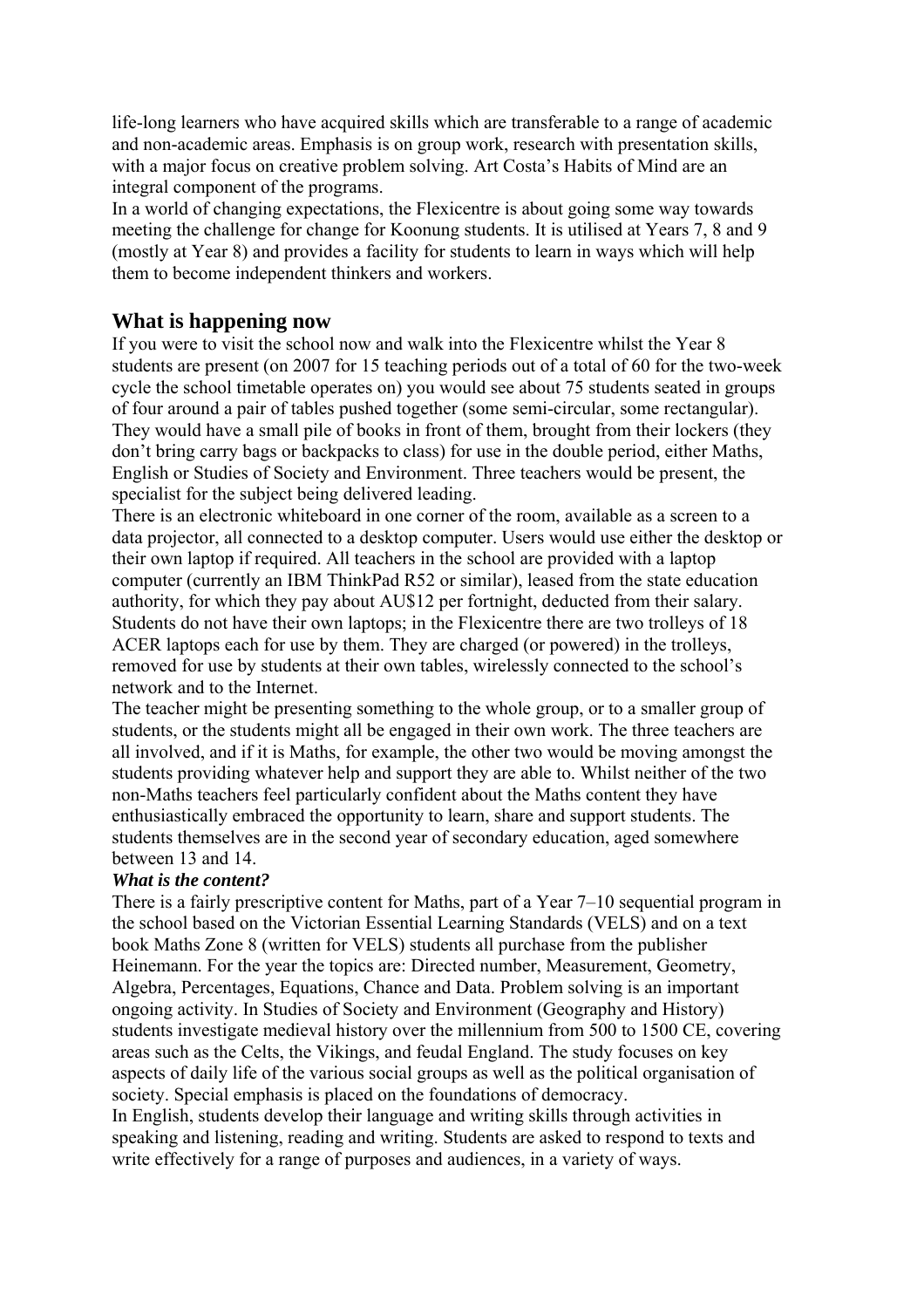## *Habits of Mind*

In addition to the standard subject content there has been considerable effort made to incorporate Habits of Mind into students' thinking and practice. These are the practices identified by Art Costa in 1995, in his book Teaching for Intelligent Behaviour, and generalised by him as Intelligent Behaviour, or intelligent thought transposed into action which he defined as "knowing what to do when you don't know what to do." We've been using the package provided by The Australian National Schools Network, a not-for-profit organisation, helping schools to develop a culture of student, teacher and leadership learning success. They actively promote the ideas and have established a Habits of Mind Hub, representing several hundred schools across Australia. You can find out more about ANSN at www.ansn.edu.au.

## *What are the 16 habits?*

The sixteen habits are: persisting, managing impulsivity, listening to others—with understanding and empathy, thinking flexibly, thinking about our thinking (metacognition), striving for accuracy and precision, questioning and posing problems, applying past knowledge to new situations, thinking and communicating with clarity and precision, gathering data through all senses, creating, imagining and innovating, responding with wonderment and awe, taking responsible risks, finding humour, thinking interdependently, and learning continuously.

# **What have we achieved**

The idea has been to build a Flexicentre in which groups of students would be engaged in self-directed activities of investigation and inquiry, answering questions they had helped formulate, across the three subject disciplines. Maths would be integrated and provide a means to think, discover, describe, organise, analyse and present information and ideas. Students would have at least some understanding and appreciation of its power and utility as both a tool and intellectual activity in its own right.

If you walked into our centre now the chances are that you would indeed see students busy, focused and productive. We have lots of visitors coming through: teachers, parents and students from surrounding primary schools, for example, who come to look at the school in their quest to make an informed choice about the secondary school for the student for Year 7, local politicians, and personnel from the regional educational authority.

Pictures will be shown in presentation.

# **How do the staff feel about what we have achieved?**

At this stage, really only twelve months after full implementation of the initiative, the six staff are somewhat mixed in their views. To the extent that all are delighted to have been a part of it, and are still fully committed, there are grounds for considerable satisfaction. (Only one of the original six from 2006 chose not to continue.) There is still a way to go to reach acceptable levels of self-direction and autonomy. Much of what happens is still teacher-directed and traditional, practice transferred from the conventional single-room classrooms that predominate in the school to the bigger new space. We're not always confident or successful in building more openness and freedom for students. There is apprehension that students will 'waste time; not learn enough.'

# **A diversion to the broader scene**

Our state education system wants to promote more open settings that promote collaboration, cooperation and problem solving skills; they make it clear that funding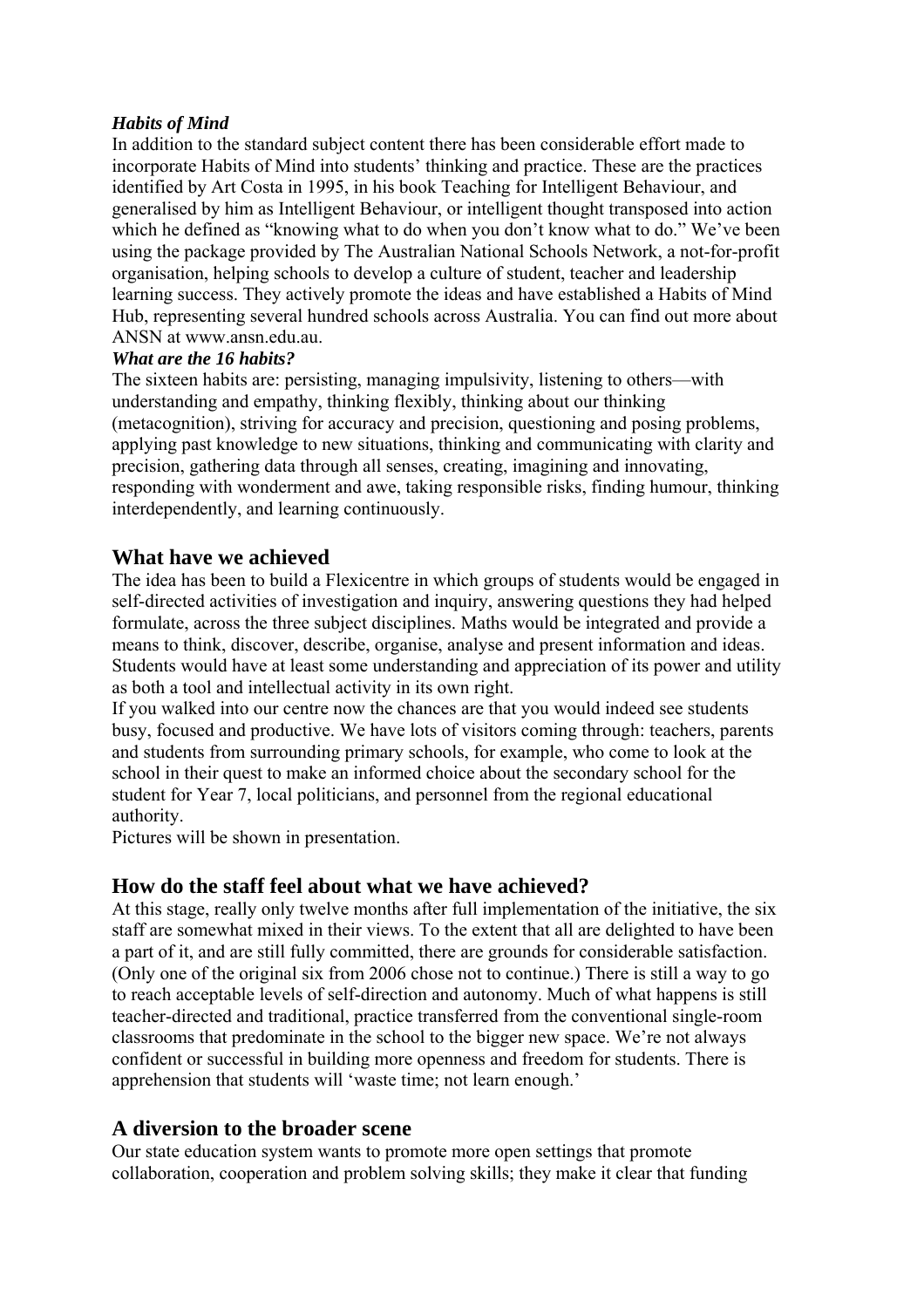support for buildings and resources is more likely to be provided where there is clear evidence of innovation. Some secondary schools in Victoria have made great progress, and funds and buildings have been provided from the Leading Schools Fund.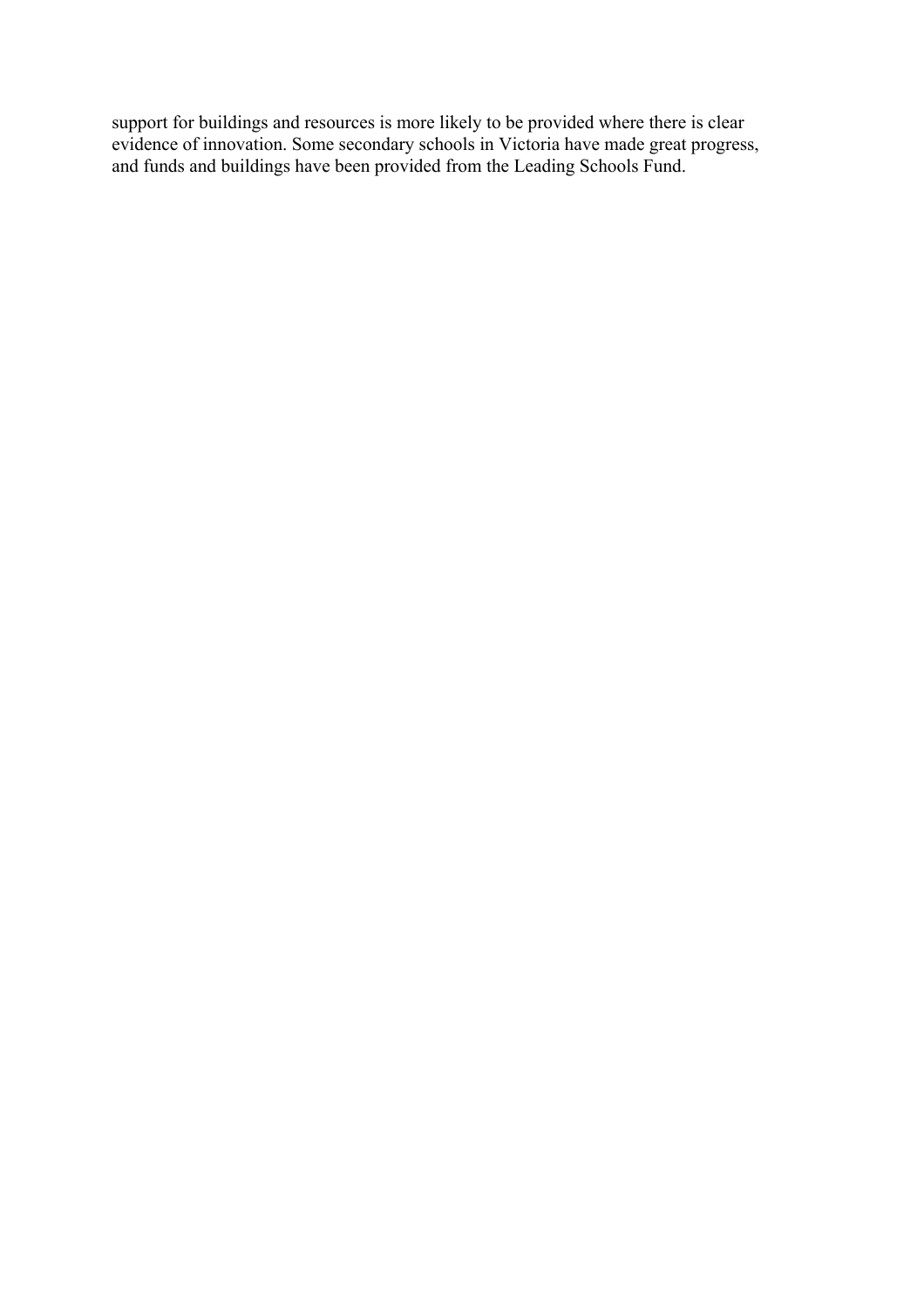### *Mordialloc College*

Mordialloc College is another Melbourne coeducational secondary school, situated on the Mornington Peninsula skirting the eastern boundary of Port Phillip Bay. Their 2007 prospectus states: "Mordialloc College continues its innovative approach to student learning with the extension of its Quality e-Learning Centre program to incorporate both Year 7 and Year 8. The Centre provides an area for students and staff to work together in an inter-connected learning space, with a clear emphasis on student-directed learning." It's been remarkably successful and runs a visiting program for those from other schools wanting guidelines. Our staff have been, and come away hugely impressed. We saw about 150 Year 7 students in their own centre all busy, positive and focused, in groups of four or more, all able to tell us exactly what they were doing, where it fitted in to the bigger scheme of things, and the tools and processes they were using. In a long teaching career, in a very wide range of settings, I'd not seen anything quite as inspiring. Pictures will be shown in presentation.

### *How the students describe what's going on*

They told us that what they liked most were the planning tools, something used before they starting every new task. Things like GANTT charts, brainstorming, fishbone diagrams, P3T (past three times) and flowcharts. The teachers too used tools for everything. No assessment was done without a quality rubric, to discover not what marks to award students, but what still had to be done to complete quality work.

#### *Enabling Learning Model of David Langford*

More advanced than we are, they've acknowledged another source of support that's been crucial to their success. In 2000, as part of Quality in Schools activities supported by Business Learning Australia, they had come away from visits to their local primary schools astonished at how well students could articulate what they were doing, and determined to do something of their own. After some initial despair they sought help from Quality Learning Australia, who provided help through David Langford, a school development consultant from Canada. He worked with the school for several years, using his Enabling Learning Model.



**Reference:** Quality Learning Australia, www.qla.com.au/pages/QLS.html, and David Langford, Langford International, Inc, www.langfordlearning.com**.**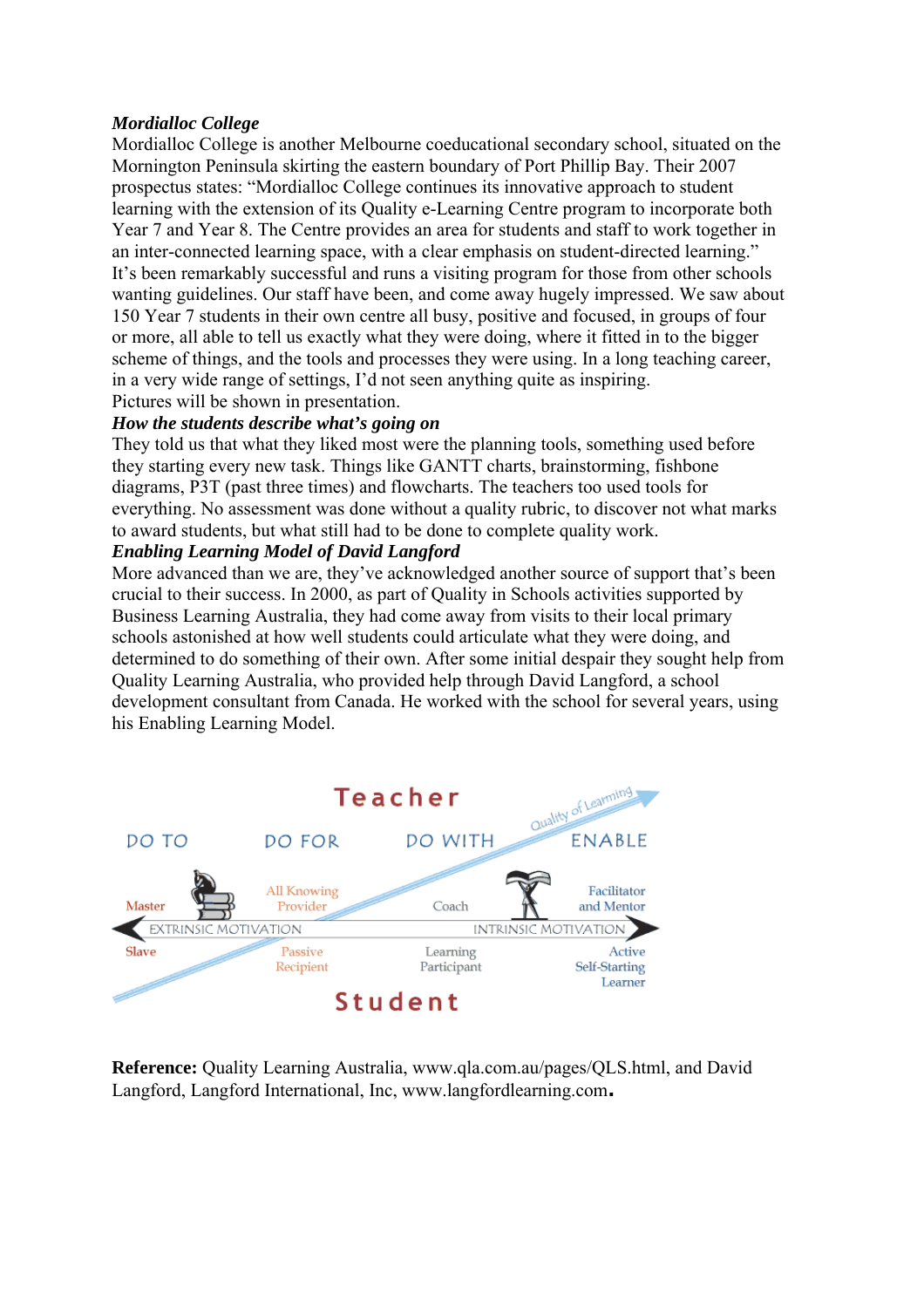Langford has been a continual source of inspiration in matters to do with engaging the students and giving confidence to teachers to develop materials, procedures and tools that bring people together in a shared sense of learning, achievement and purpose. Those involved credit him with a huge part of their success.

# **What has this got to do with Koonung**

## *General*

It has helped us see clearly what we want to achieve in bringing Maths, SOSE and English together in a big open space, where teachers could build a coherent and workable structure that engaged students a whole lot better than the traditional classroom. As one of those trying to make it happen, I often think about the Italian immigrants to New York in the late nineteenth century, who had been promised a magical place where the streets were paved with gold. They would later often ruefully remark: "Not only was there no gold paving, the streets were not paved at all. And then, if that wasn't enough, we soon realised we were there to do the paving."

# **Mathematics at Koonung**

The idea was that many important Maths skills and concepts could be developed in the context of learning in other areas. Geometry, for example, and the ideas of symmetry, to understand some of the elements required in the construction of medieval heraldic shields and coats of armour. Mensuration and measurement principles when considering how arable land would be subdivided amongst feudal serfs and peasants. The use of directed numbers on a number line to help understand historical timelines.

The dozen or so Maths staff at Koonung were none too impressed. A typical remark would go something like this: "Oh yeah, Integrated Studies! It's all right for SOSE, History and Geography. Works fine, anything goes! But no way for Maths! We're the ones who miss out." And our Faculty manager was strongly opposed. She was bypassed by the Principal and Curriculum Manager, in their keen desire to get the project up and running.

Some of us believe in the idea of teachers working together across different disciplines to build more holistic and nurturing school structures. It wasn't so much a matter of necessarily integrating Maths, which could assume a parallel but independent role, but more a way of making sure a vital thinking tool and unique intellectual discipline was included, in an initiative attracting resources and energy.

It has meant an additional layer of difficulty in delivering Maths to our students. Following are some comments about what what we have been able to achieve.

## *Maths and ICT*

How do we use ICT tools and resources to enhance student learning in Maths. Of what value is a laptop computer?

## *The Internet*

Barry Kissane is from the School of Education at Murdoch University in Western Australia, and a former President of the Australian Association of Maths Teacher. If you go to one of his Web pages at wwwstaff.murdoch.edu.au/~kissane/pd/javamaths.htm you'll find a delightful example of the summaries he's compiled to help teachers discover what is available. He proclaims too that if you haven't seen the Fibonacci resources at the University of Surrey site www.mcs.surrey.ac.uk/Personal/R.Knott/Fibonacci/fib.html, you haven't lived yet." There are of course a great many other similar resources. Try something else Australian, from my home state of Victoria, by following the Maths links at www.education.vic.gov.au/schools.